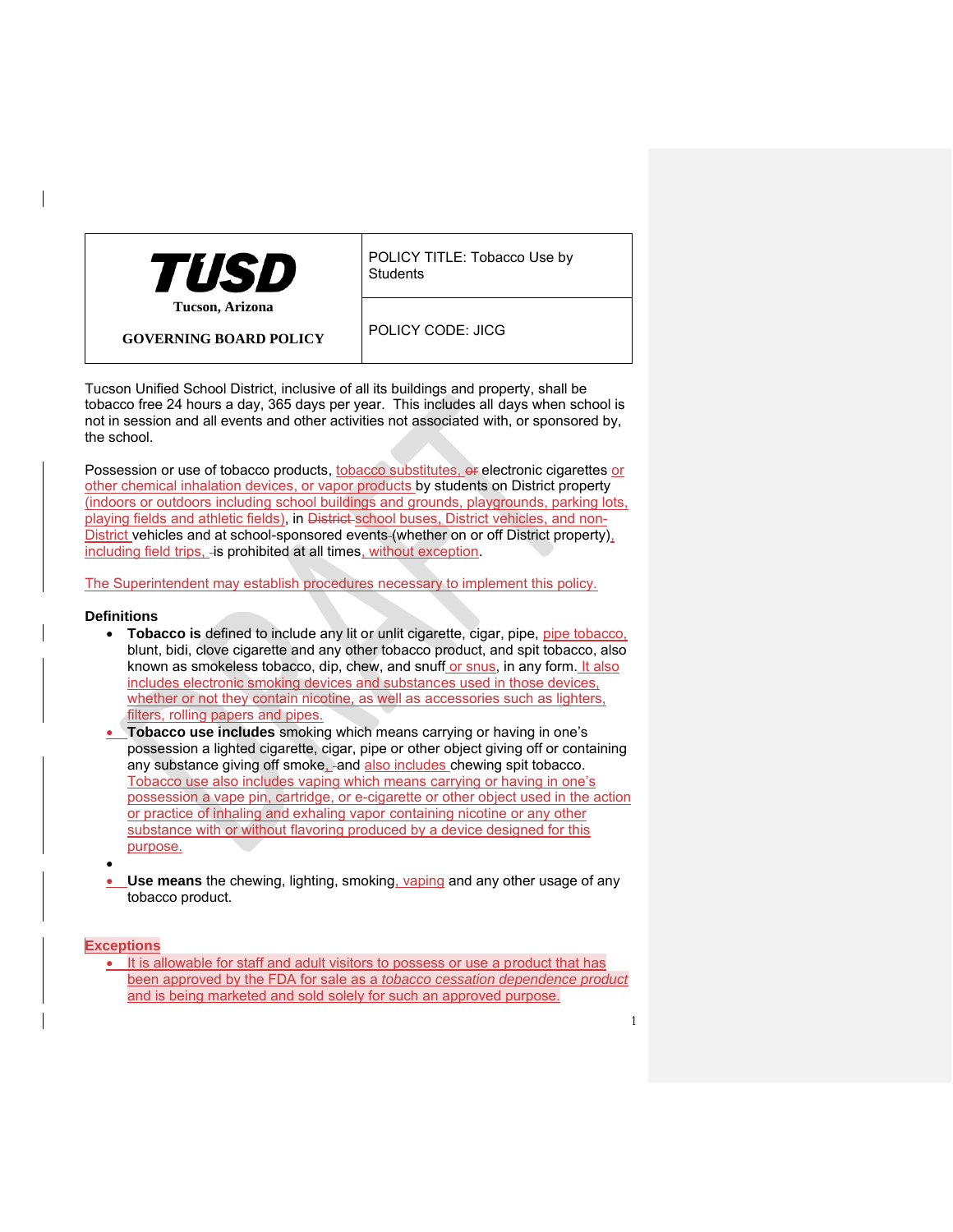| It is allowable for a student to possess or use a product that has been approved<br>by the FDA for sale as a tobacco cessation dependence product and is being<br>marketed and sold solely for such an approved purpose, assuming such<br>possession or usage is accompanied by medical authorization and adheres to<br>all district medication protocols.                                                                                                                                                                                                                                                                                             | Commented [LM1]: Source: AHA recommended changes. |
|--------------------------------------------------------------------------------------------------------------------------------------------------------------------------------------------------------------------------------------------------------------------------------------------------------------------------------------------------------------------------------------------------------------------------------------------------------------------------------------------------------------------------------------------------------------------------------------------------------------------------------------------------------|---------------------------------------------------|
| <b>Prevention</b><br>With regard to the mandatory instruction required by A.R.S. 15-712 on the nature and<br>harmful effects of alcohol, tobacco, narcotic drugs, marijuana, date rape drugs and<br>other dangerous drugs, age-appropriate, evidence-based, cross-curricular, school-<br>based tobacco product education (including the full range of products such as e-<br>cigarettes and related vaping products) shall be included in the education provided for                                                                                                                                                                                   |                                                   |
| all students in grades K-12 in Tucson Unified at least once per year. Additional training<br>may be required under drug diversion and the student disciplinary process.                                                                                                                                                                                                                                                                                                                                                                                                                                                                                | Commented [LM2]: Source: AHA recommended changes  |
| <b>Consequences</b><br>Consequences for students engaging in the prohibited behavior will be provided in<br>accordance with the District's student discipline policy.                                                                                                                                                                                                                                                                                                                                                                                                                                                                                  |                                                   |
| Disciplinary actions for the possession or use of tobacco or similar products (including<br>any inhaled tobacco substitute) may include, but are not limited to, suspension of the<br>student from school or a recommendation for expulsion when there is evidence of<br>repeated and continuous violation of this policy. should not include suspension,<br>expulsion, fines, or service fees or withholding participation in extracurricular activities.<br>Unless there is strong evidence, the school should assume vape products contain                                                                                                          |                                                   |
| nicotine when considering disciplinary approaches.<br>Under the provisions of A.R.S. 36-798.03, a person who violates the prohibition is<br>guilty of committing a petty offense.                                                                                                                                                                                                                                                                                                                                                                                                                                                                      | Commented [LM3]: Source: AHA recommended changes  |
| <b>Communication Plan</b><br>Tucson Unified will inform students, staff, parents/guardians and the public at least<br>once a year about the existence of this Policy. Tucson Unified will ensure<br>communications are culturally and linguistically appropriate to the community and will<br>use a variety of communication methods to ensure that all students, staff, caregivers,<br>and community members have access to the information. Tucson Unified will keep<br>persons with or those that represent persons with disabilities or other marginalized<br>communities involved in all aspects, including updates to and assessments of policy. | Commented [LM4]: Source: AHA recommended changes  |
| The Superintendent may establish regulations necessary to implement this policy.                                                                                                                                                                                                                                                                                                                                                                                                                                                                                                                                                                       |                                                   |
| Adopted:<br>July 12, 2005<br>Revised:<br>December 5, 2012 [cross reference correction only]<br>Reviewed:<br>April 3, 2013<br>Revised:<br>July 23, 2013                                                                                                                                                                                                                                                                                                                                                                                                                                                                                                 |                                                   |

Revised:

 $\overline{1}$